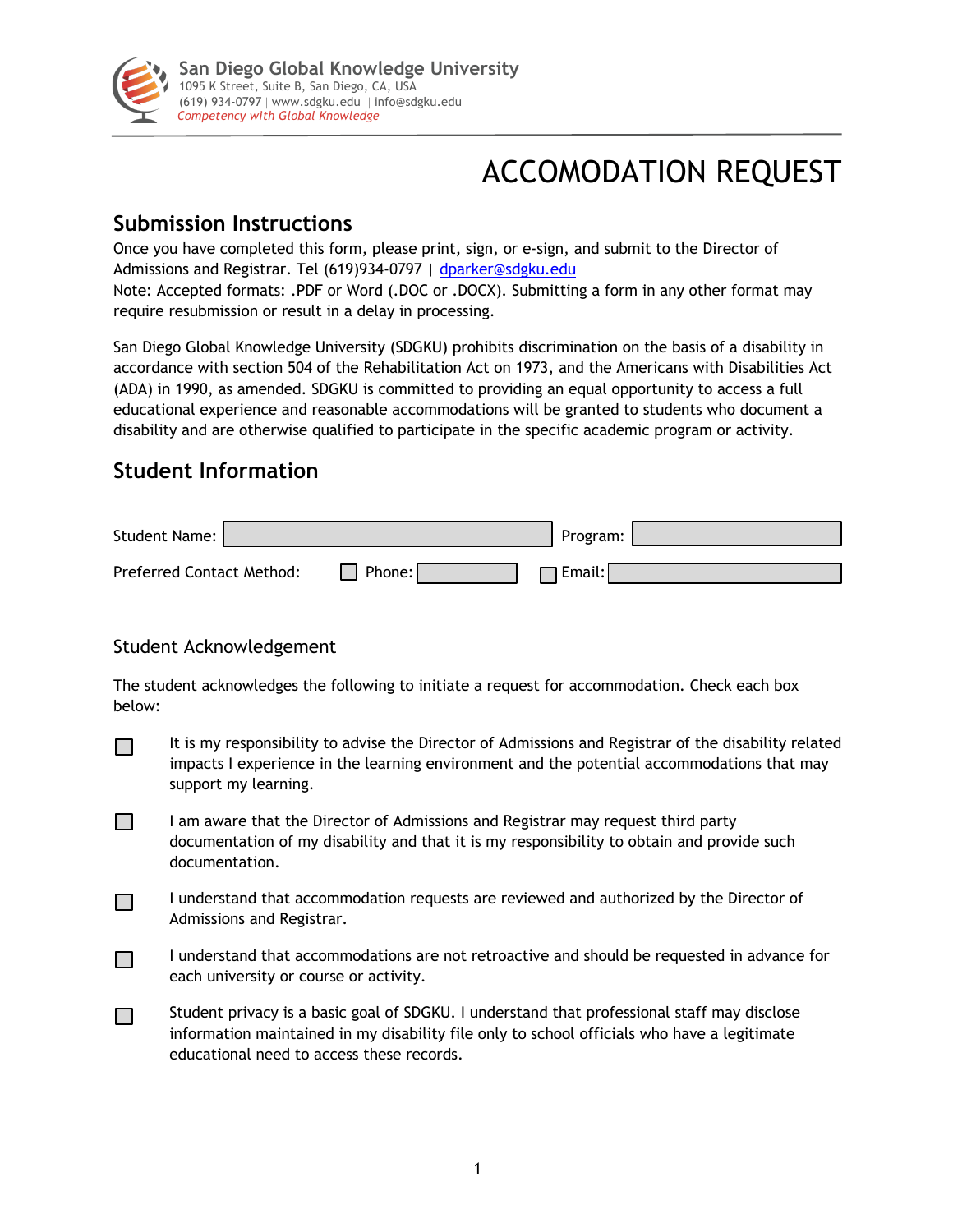

## **Accommodation Request**

Diagnosis or nature of my disability and related impacts (required):

Specific accommodation(s) which may support my learning (required):

Student Signature: \_\_\_\_\_\_\_\_\_\_\_\_\_\_\_\_\_\_\_\_\_\_\_\_\_\_\_\_\_\_\_\_\_\_\_\_\_\_\_\_\_\_\_\_\_\_\_\_\_\_ Date: \_\_\_\_\_\_\_\_\_\_\_\_\_\_\_

*You have provided your consent to receive documents from San Diego Global Knowledge University in electronic form as part of your admissions application.*